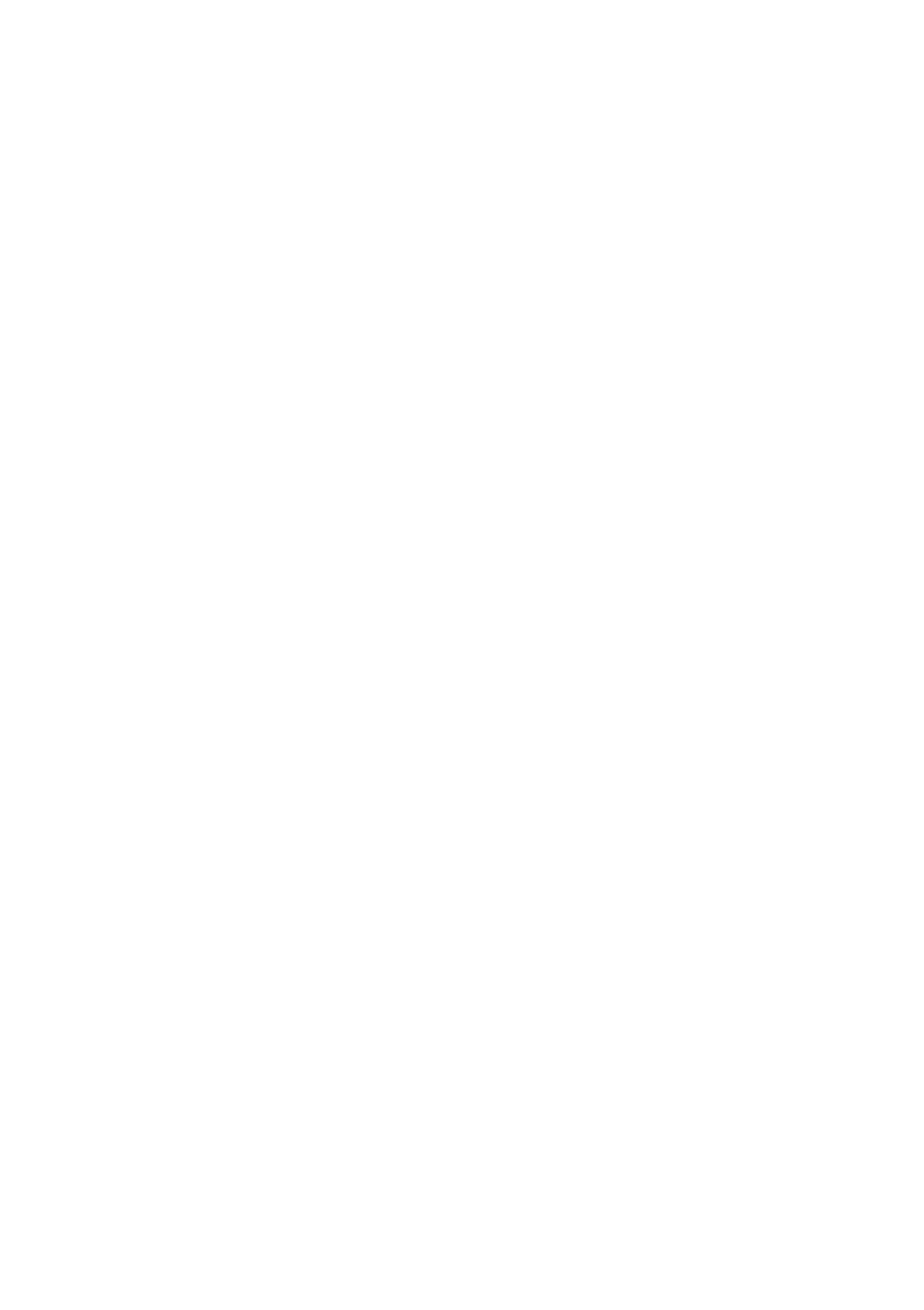

Note: Make sure you remove all loose fibers and particles since they would generate holes in the image.



**PRODUCT** 

Tip: To flatten down fabric nap in light image areas re-press with Release Paper or slap the areas while still hot/warm.



 $180^{\circ}$ C 360ºF

**HOT** 

TTC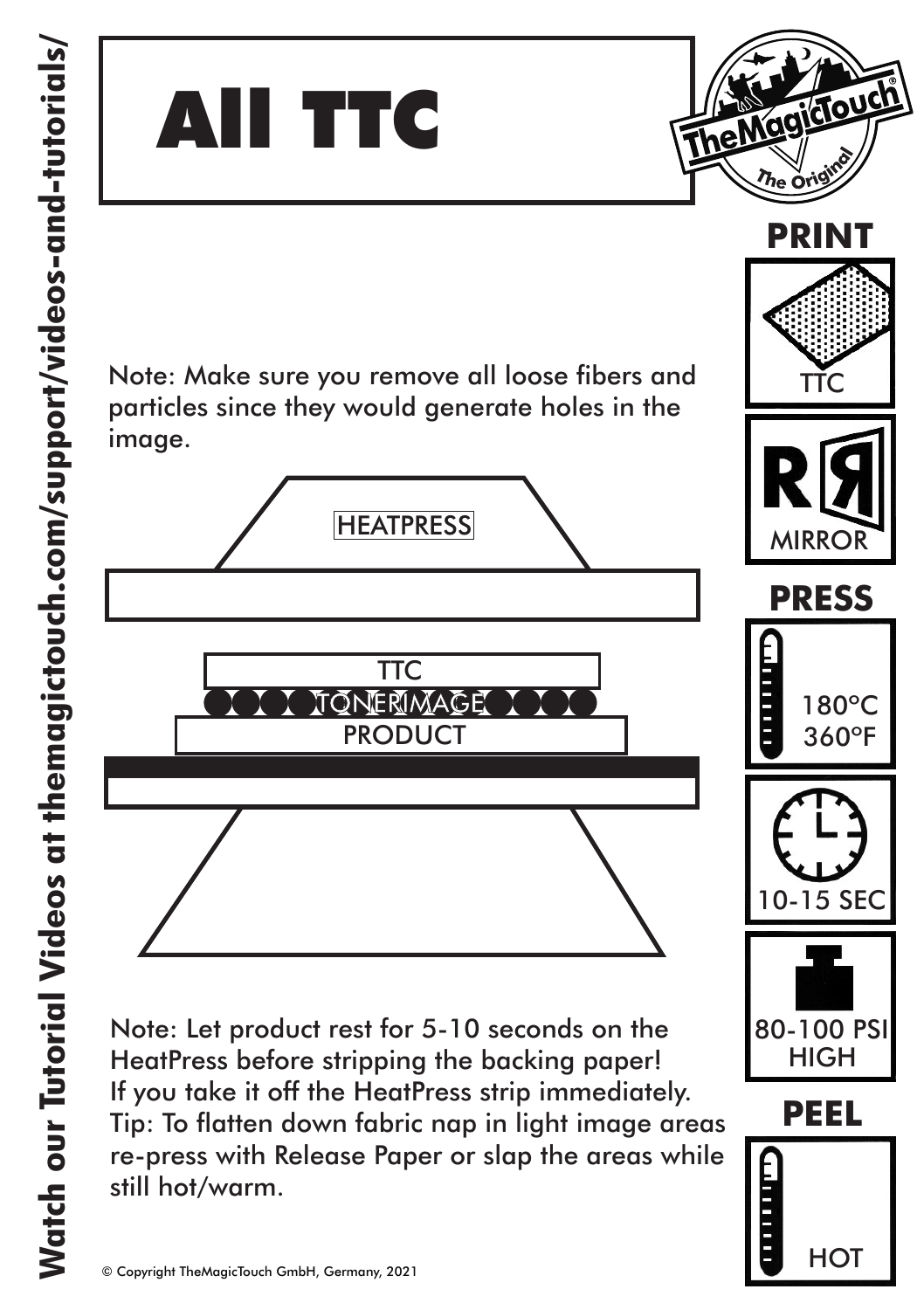

OBM 5.4

**PRESS**

120ºC 250ºF

i<br>Bud

**PRINT**

15 SEC

80 PSI **HIGH** 

**Note: First wash after minimum 48 hours only!**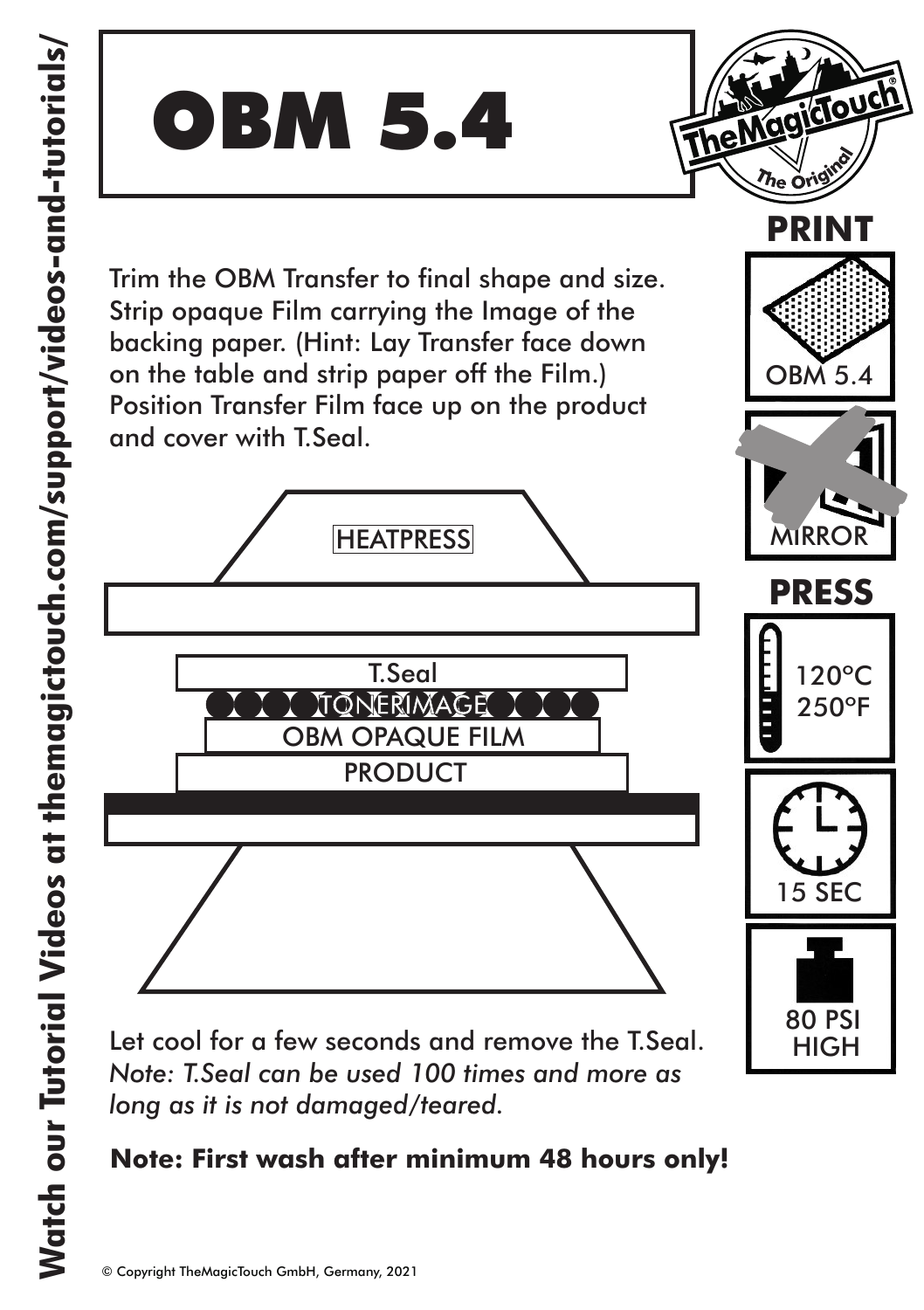

#### **Important: Use T.Pad with smooth side up. If you start from cold warm up for 45 seconds!**

*Note: Place TSheet face down centered on the MSheet and make sure the TSheet edges do not touch the edges of the MSheet! Turn upside-down before placing on the T.Pad.*



*Note: Strip apart right on the heat press in one slow steady motion in a very shallow angle! Do not remove the release paper before you strip!*

**Important: For A4XL/A3 increase the pressing time by 10 to 15 seconds over A4 size!**



MSheet

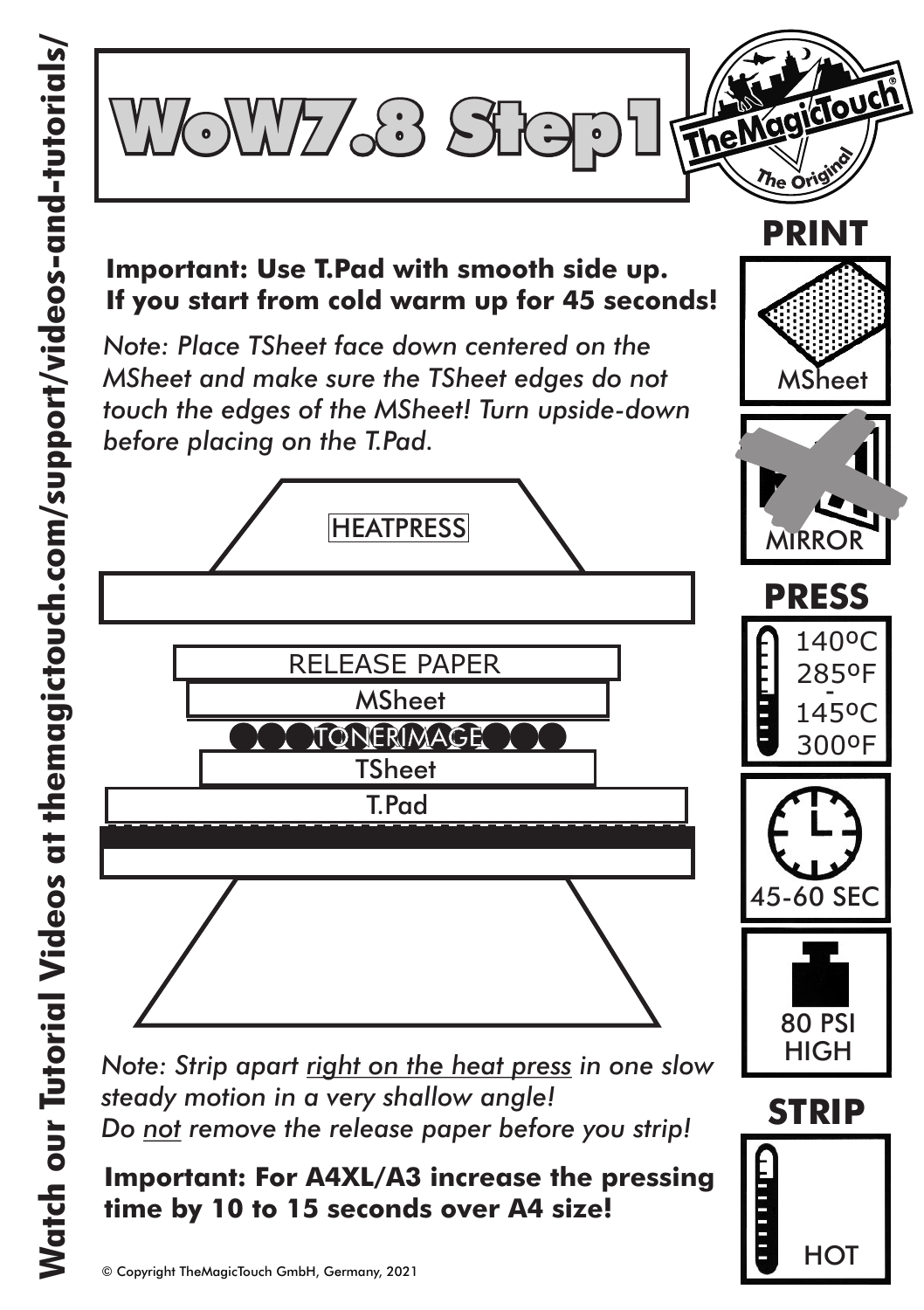

Important: After removing the TSheet paper liner cover the image with T.Seal and press again for 20 seconds for the final seal to gain washing durability.

#### **Note: First wash after minimum 48 hours only!**

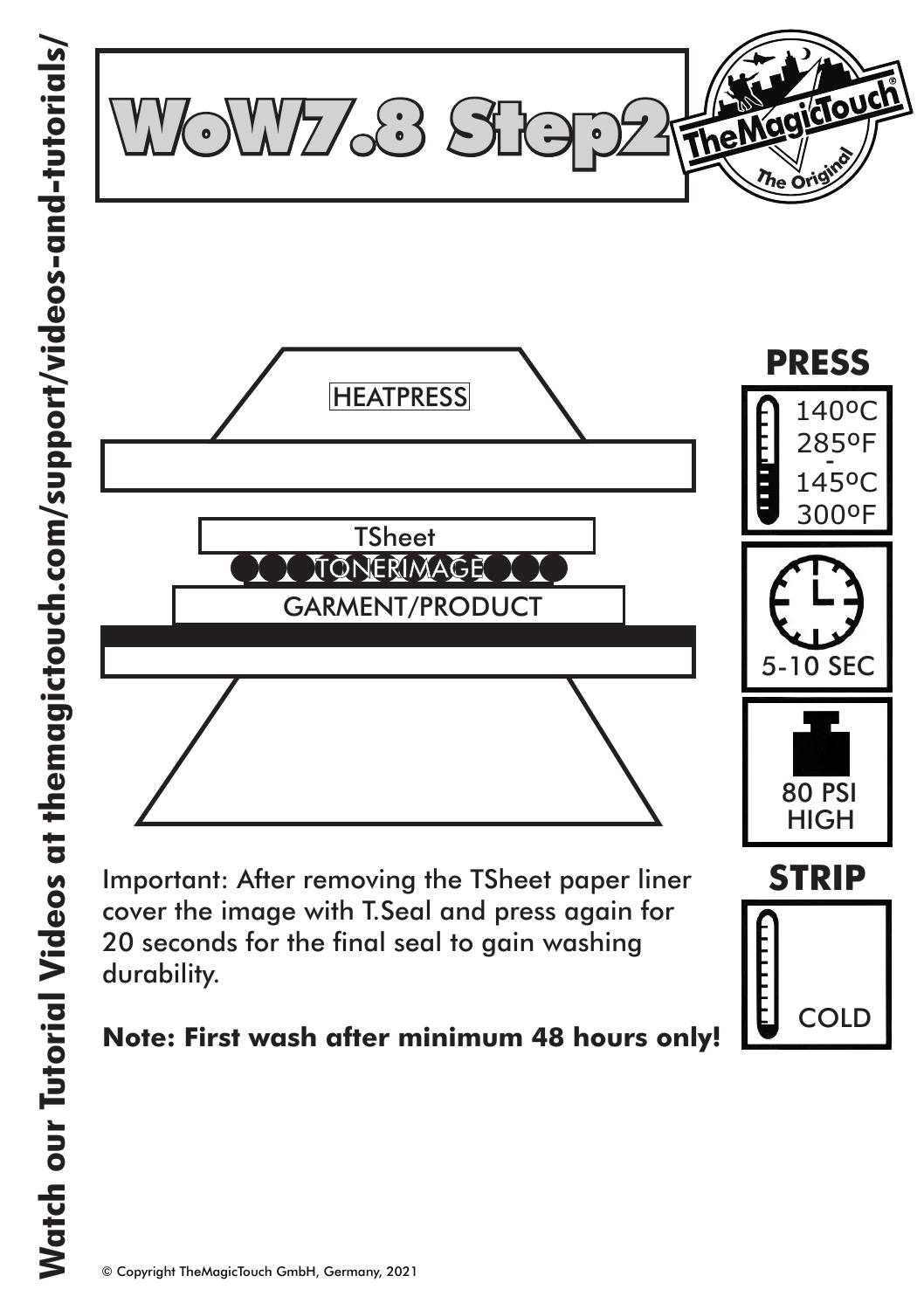

*Note: Fan the garment one time right on the heat press before stripping the liner paper. Strip liner right on the heat press in one slow steady motion in a very shallow angle!*

Important for Washing Durability of the garment: Cover the image with T.Seal and press again for 20-30 seconds for the final seal to gain washing durability!

## **Note: First wash after minimum 48 hours only!**



**HOT** 

**PRINT**

 $\eta_\mathsf{e}$   $\mathrm{c}$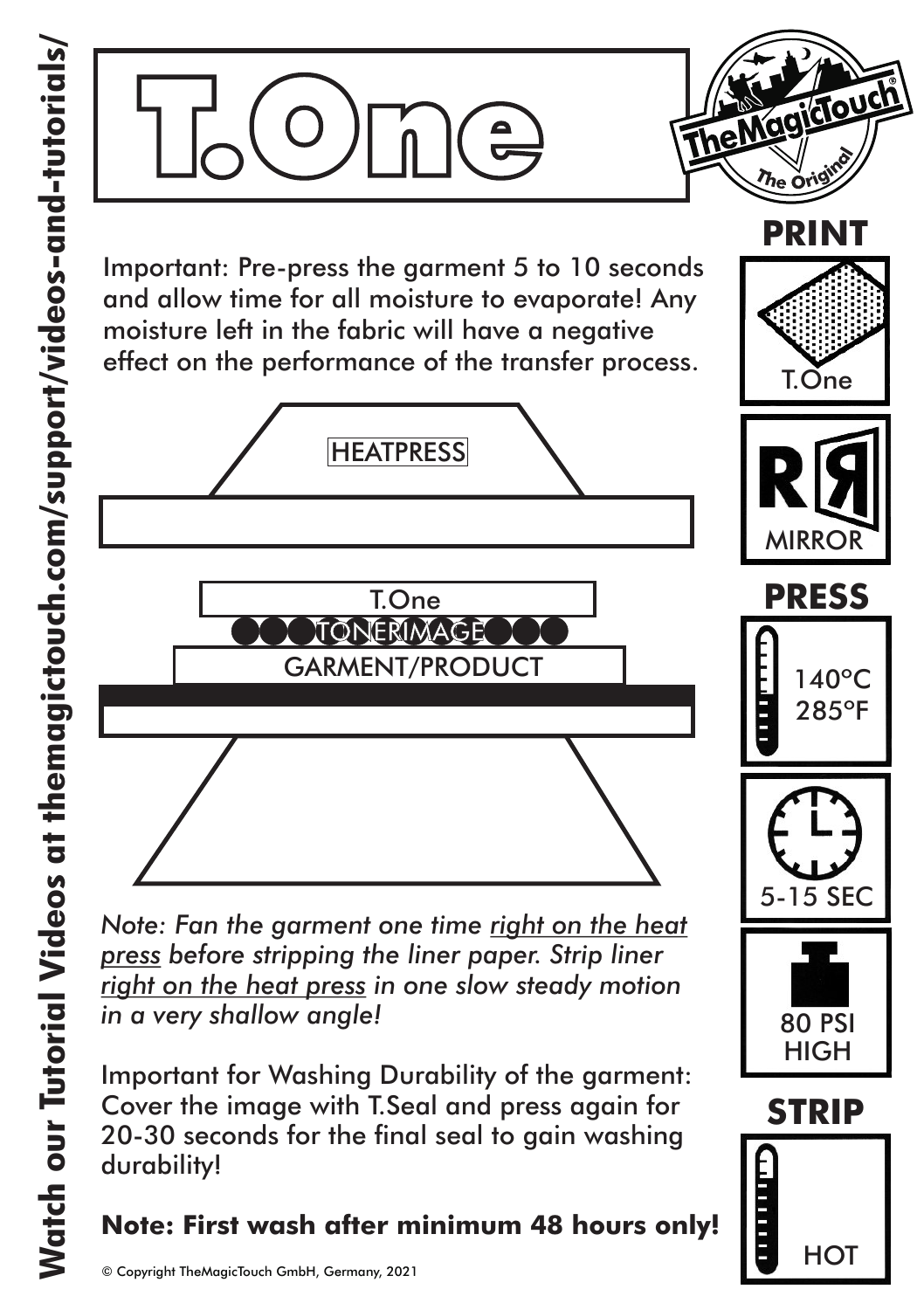



Important for Washing Durability of the garment: Cover the image with T.Seal and press again for 30+ seconds for the final seal !

### **Note: First wash after minimum 48 hours only!**

**COLD**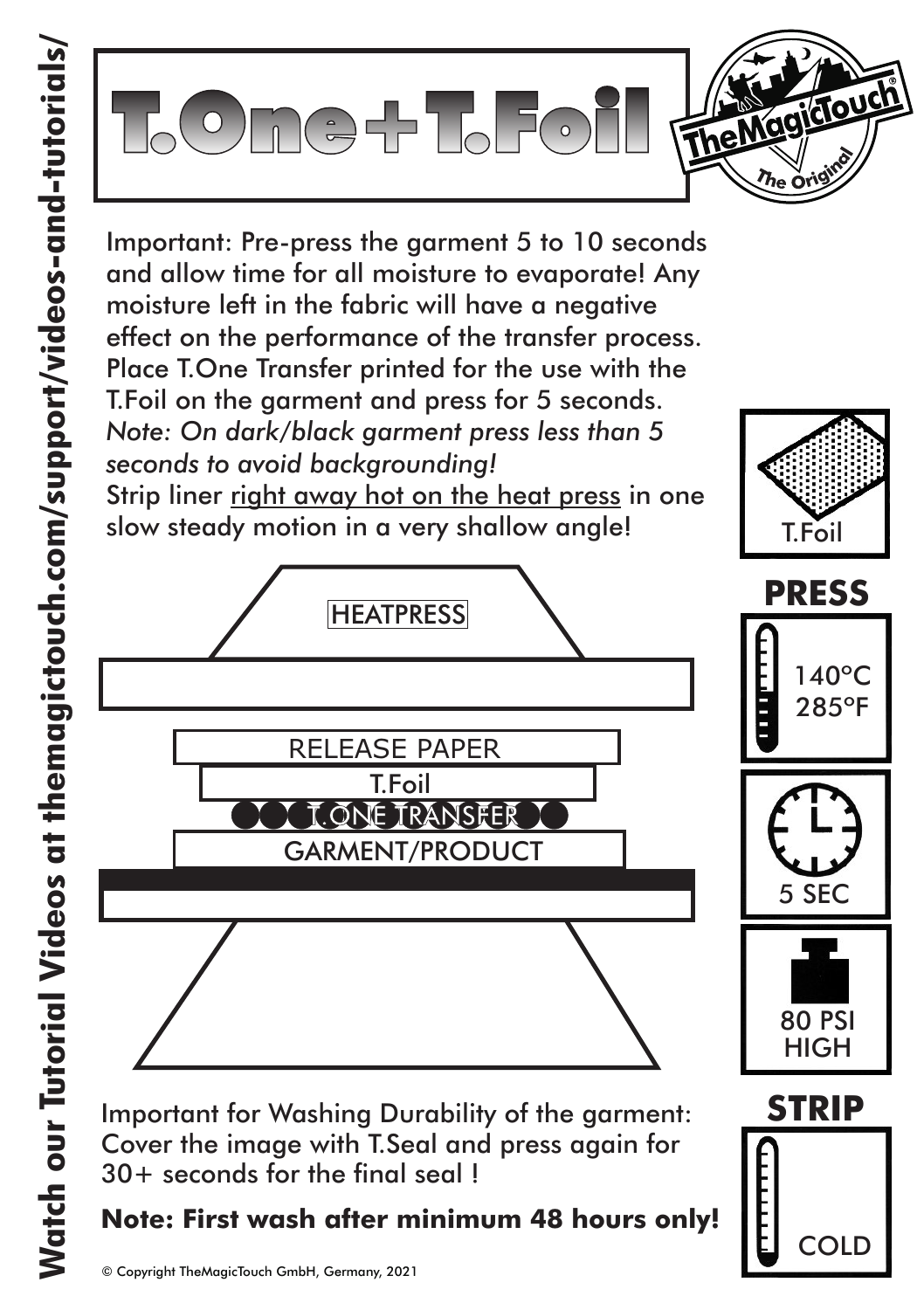

VARI

*Support Team for more details.*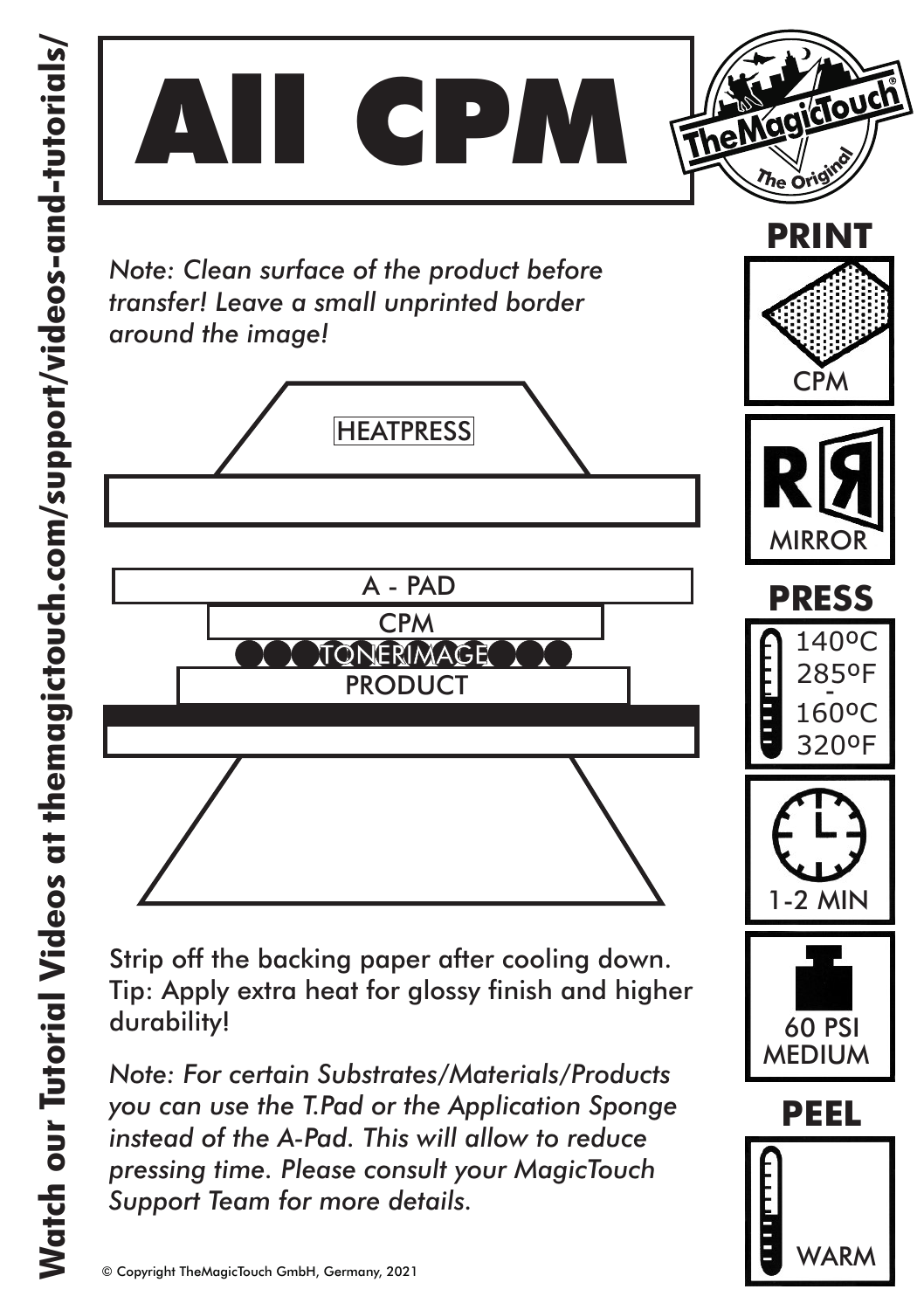

*Note: Gingerly spray mist of water on top of the Application Sponge to lightly moisten it. The moisture will turn into steam when pressed and will help to mold the RST 9.1 into uneven areas of the product. It will also stop the paper from curling.*



pressing. Spray the RST paper with water and wait until it completely comes loose from the toner image. Remove RST paper and wipe the image area with a damp/wet towel or cloth. Tip: Very rough surface cover image with T.Seal and press again for 5 seconds. Take product off the HeatPress when finished



RST 9.1



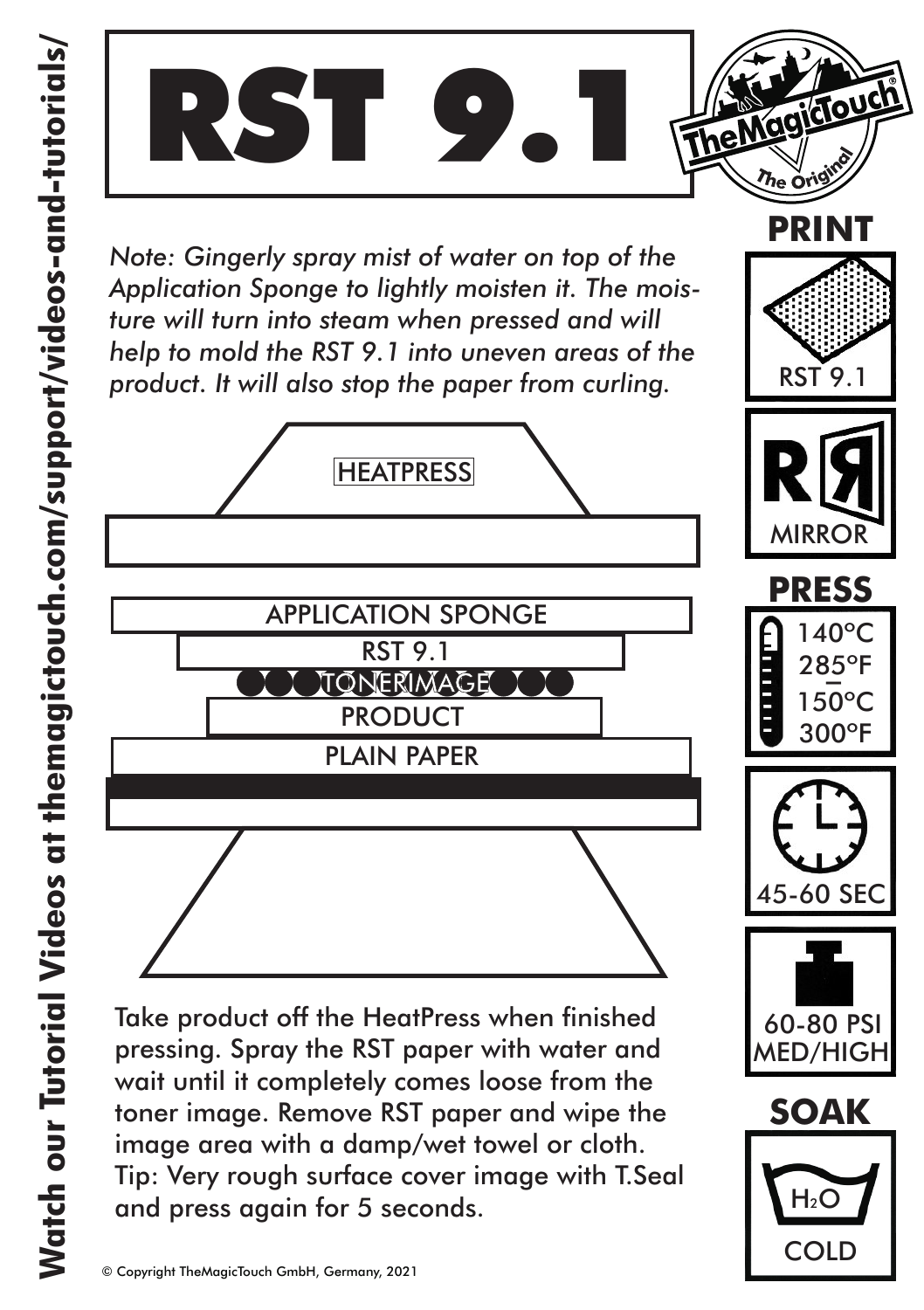

*Note: Clean surface of the product before transfer!* 

Trim transfer to final shape/format. Place in cold water for about 15 to 20 seconds until transfer film releases from backing paper. Slide the transfer film with the image off the paper liner directly onto the product.

Use Rubber Squeegee (Item No. 290201) to squeeze out the water completely from underneath the transfer film by rubbing over the surface from the center to the sides.

*Note: The better you remove all excess water the better your final result.*

*Note: Products decorated with DCT Light C are not dishwasher safe!* 





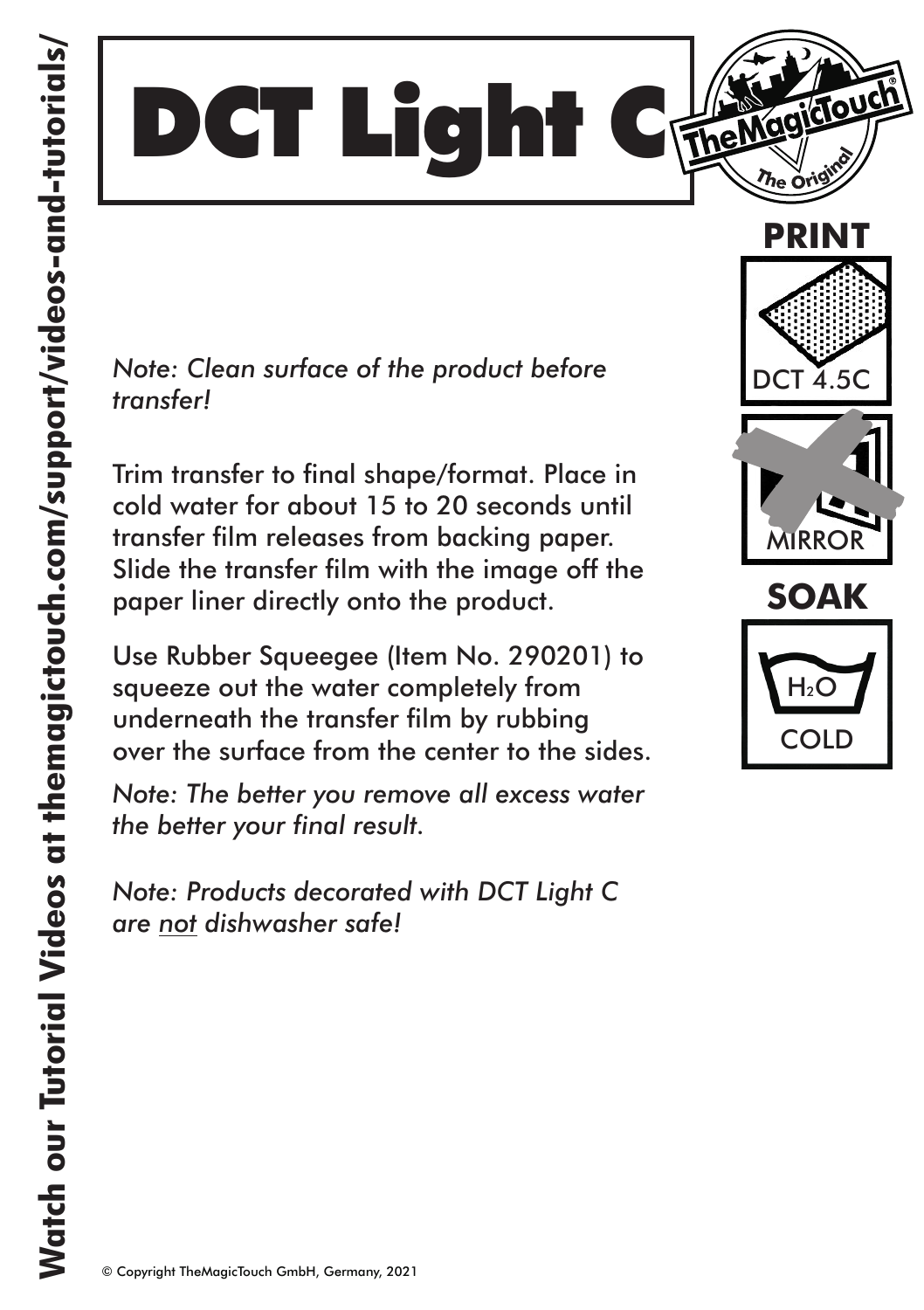TheMagicTouch DCT 4.5C

*Note: Clean surface of the product before transfer!* 

Trim transfer to final shape/format. Place in cold water for about 15 to 20 seconds until transfer film releases from backing paper. Slide the transfer film with the image off the paper liner directly onto the product.

Use Rubber Squeegee (Item No. 290201) to squeeze out the water completely from underneath the transfer film by rubbing over the surface from the center to the sides.

*Note: The better you remove all excess water the better your final result.*

Let the transfer dry for 24 hours. Products which hold up to heat can be tempered for glossy finish and higher durability. Pre-heat the oven to target Temperature before placing Product.

*Note: Products decorated with DCT 4.5C are not dishwasher safe!* 













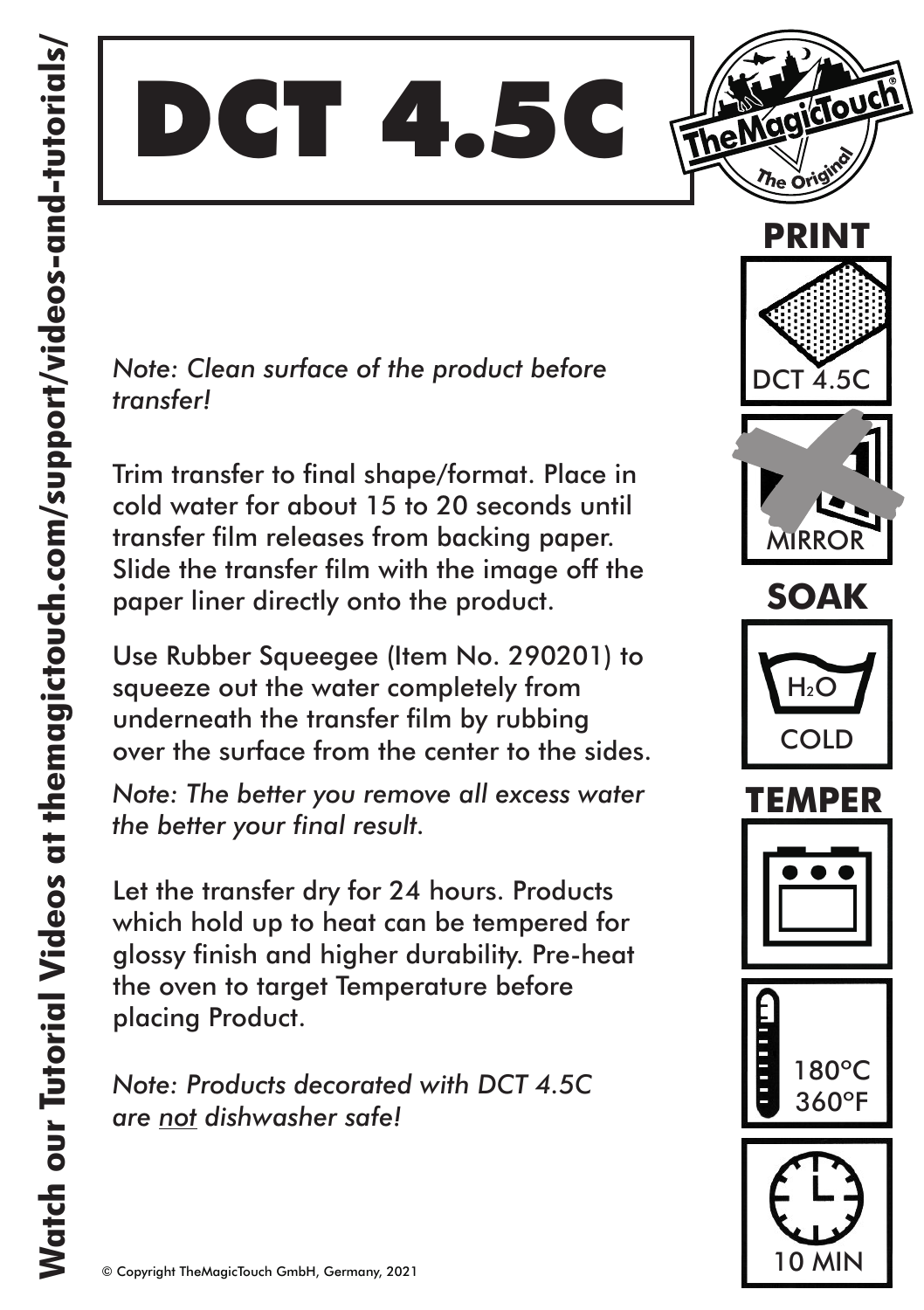



*Note: Clean surface of the product before transfer!* 

Trim transfer to final shape/format. Place in cold water for about 15 to 20 seconds until transfer film releases from backing paper. Slide the transfer film with the image off the paper liner directly onto the product.

Use Rubber Squeegee (Item No. 290201) to squeeze out the water completely from underneath the transfer film by rubbing over the surface from the center to the sides.

*Note: The better you remove all excess water the better your final result.*

Let the transfer dry for 24 hours. Products which hold up to heat can be tempered for glossy finish and higher durability. Pre-heat the oven to target Temperature before placing Product.

*Note: Products decorated with DCT 4.5W are not dishwasher safe!* 













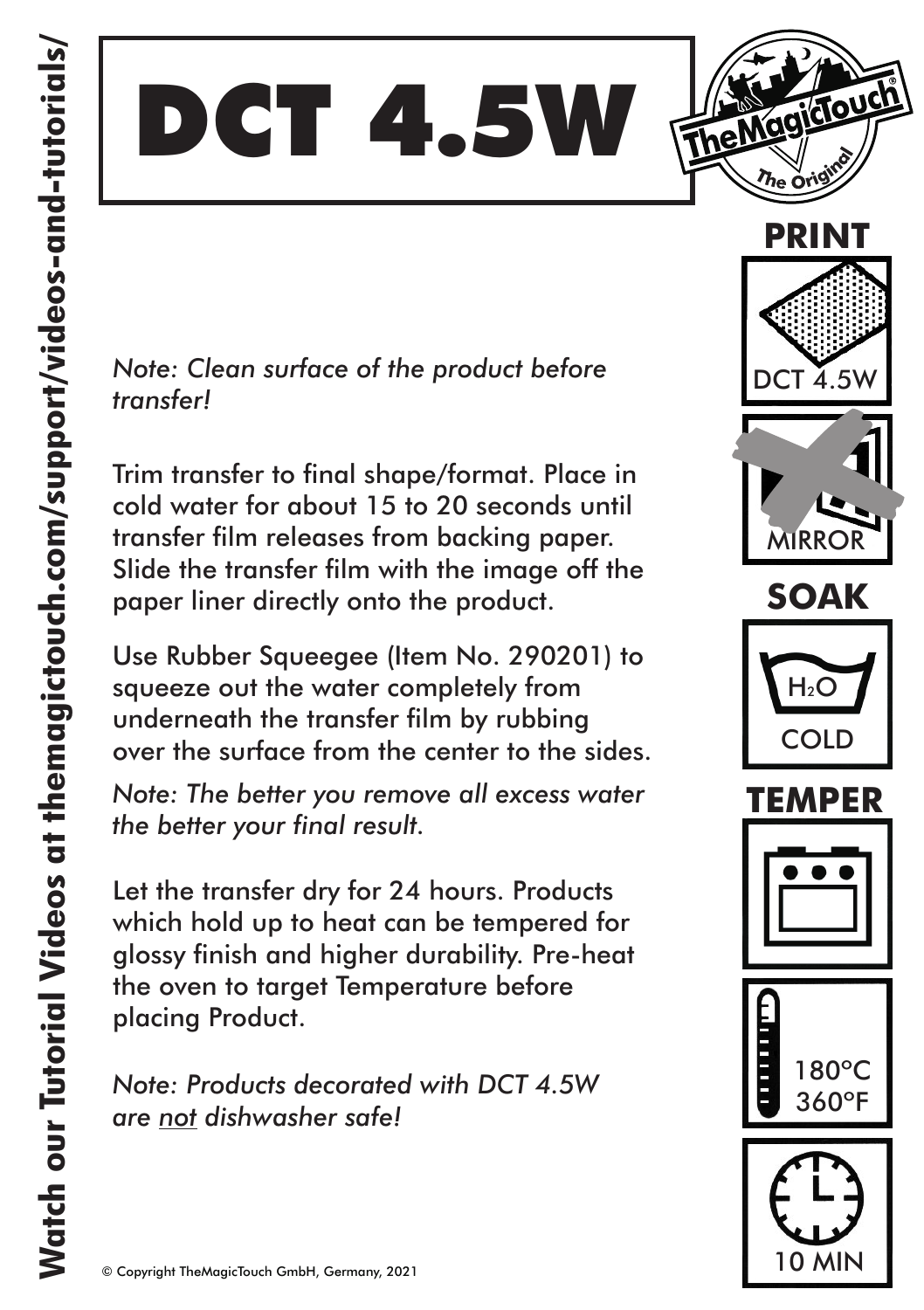

*Note: Lightly moisten the Application Sponge before pressing especially on Acrylic products.* Let product cool down and carefully trim off the overlapping paper. *Note: If you use the ORD Flock for the finishing touch, apply the Flock first before trimming!*